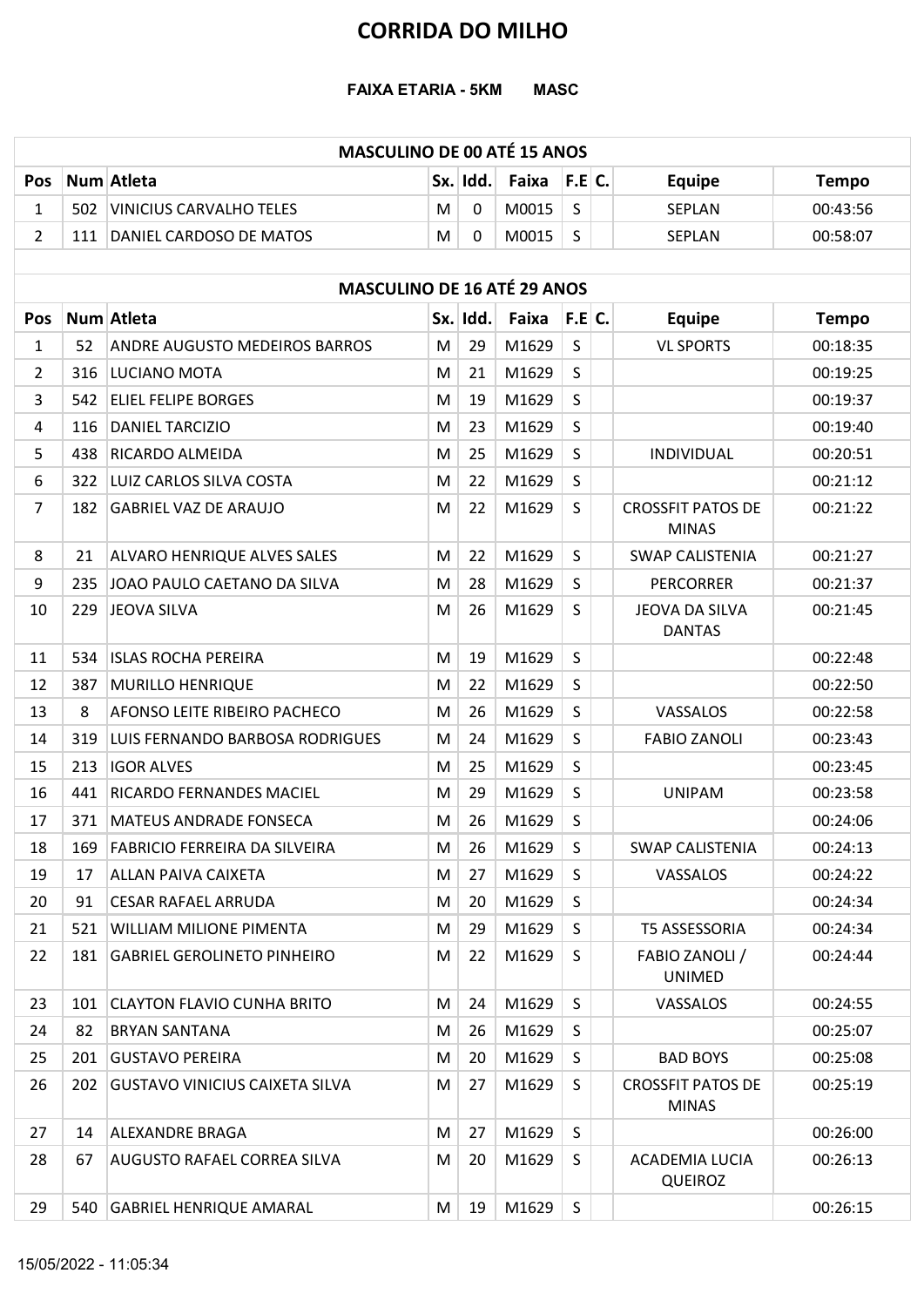|    |     |                                                 |   |    | <b>CORRIDA DO MILHO</b> |             |                                         |          |
|----|-----|-------------------------------------------------|---|----|-------------------------|-------------|-----------------------------------------|----------|
|    |     | <b>FAIXA ETARIA - 5KM</b>                       |   |    | <b>MASC</b>             |             |                                         |          |
| 30 | 301 | LUCAS AVELINO REZENDE                           | M | 29 | M1629                   | S           | <b>EQUIPE FABIO</b><br>ZANOLI           | 00:26:26 |
| 31 | 81  | <b>BRUNO RODRIGUES</b>                          | M | 27 | M1629                   | S           |                                         | 00:26:34 |
| 32 | 456 | <b>RONIEL VICTOR ALVES SOARES</b>               | M | 23 | M1629                   | S           | <b>RONIEL</b>                           | 00:26:35 |
| 33 | 389 | <b>MYLLER CONSTANTE OLIVEIRA</b>                | M | 24 | M1629                   | S           |                                         | 00:27:08 |
| 34 | 509 | <b>VITOR FONSECA</b>                            | M | 28 | M1629                   | S           | <b>FAMILIA FONSECA</b>                  | 00:27:15 |
| 35 | 333 | MARCELO JOSE DE SOUSA MOREIRA<br><b>CAETANO</b> | M | 29 | M1629                   | S           | VASSALOS                                | 00:27:17 |
| 36 |     | 225 JAIME FERREIRA DA SILVA                     | M | 27 | M1629                   | S           | <b>OAB ESPORTES</b>                     | 00:27:23 |
| 37 | 402 | NELSON FERNANDES DE OLIVEIRA NETO               | M | 25 | M1629                   | $\mathsf S$ |                                         | 00:27:59 |
| 38 | 525 | LUCAS TAVARES DE OLIVEIRA                       | M | 19 | M1629                   | S           |                                         | 00:28:10 |
| 39 | 347 | <b>MARDONES MOREIRA FREIRE</b>                  | М | 24 | M1629                   | S           | FABIO ZANOLI /<br><b>UNIMED</b>         | 00:28:42 |
| 40 | 214 | <b>IGOR FERNANDES DE LIMA</b>                   | М | 23 | M1629                   | S           |                                         | 00:28:44 |
| 41 | 133 | <b>DEMERSON PEREIRA</b>                         | М | 28 | M1629                   | S           |                                         | 00:29:02 |
| 42 | 504 | <b>VINICIUS GONCALVES DE FREITAS</b>            | M | 24 | M1629                   | S           | <b>UNIPAM</b>                           | 00:29:08 |
| 43 | 302 | <b>LUCAS BERTOLDO</b>                           | M | 28 | M1629                   | S           | <b>USIPATOS</b>                         | 00:29:17 |
| 44 |     | 510 VITOR JOSE                                  | M | 24 | M1629                   | S           | <b>BAD BOYS</b>                         | 00:29:29 |
| 45 |     | 173 FERNANDO DA ARMADA CUNHA                    | M | 27 | M1629                   | S           | <b>ESPACO TOM FITNESS</b>               | 00:29:32 |
| 46 | 142 | <b>DIOGO VINICIUS DE SOUSA</b>                  | M | 27 | M1629                   | S           | <b>ACADEMIA LUCIA</b><br><b>QUEIROZ</b> | 00:29:33 |
| 47 | 420 | <b>RAFAEL DIAS SOARES</b>                       | M | 18 | M1629                   | $\sf S$     | <b>ESPACO TOM FITNESS</b>               | 00:29:37 |
| 48 | 92  | <b>CICERO EDUARDO CORREA</b>                    | M | 23 | M1629                   | S           | <b>UNIPAM</b>                           | 00:29:49 |
| 49 | 424 | RAFAEL VASCONCELOS RIBEIRO                      | M | 18 | M1629                   | S           |                                         | 00:29:53 |
| 50 | 305 | <b>LUCAS EDINILSON</b>                          | M | 25 | M1629                   | S           | <b>FABIO ZANOLI</b>                     | 00:30:18 |
| 51 | 417 | PHELIPE JUNIOR SILVA FERREIRA                   | M | 28 | M1629                   | S           | <b>SWAP CALISTENIA</b>                  | 00:30:29 |
| 52 | 325 | <b>MAICON MOREIRA</b>                           | M | 29 | M1629                   | S           |                                         | 00:30:46 |
| 53 | 265 | <b>KEYNES PAUMMER</b>                           | M | 28 | M1629                   | S           | <b>KEYNES PAUMMER</b>                   | 00:31:17 |
| 54 | 180 | <b>GABRIEL BERNARDINO</b>                       | M | 22 | M1629                   | S           |                                         | 00:31:29 |
| 55 | 78  | <b>BRUNO GONCALVES CAMARGO</b>                  | M | 26 | M1629                   | S           |                                         | 00:31:30 |
| 56 | 236 | JOAO PAULO COSTA                                | M | 28 | M1629                   | S           | <b>SWAP CALISTENIA</b>                  | 00:31:44 |
| 57 |     | 176   FLAVIO LEMOS - MAT: 31405                 | M | 24 | M1629                   | S           | <b>SEPLAN</b>                           | 00:31:56 |
| 58 | 282 | LEOMAR DOS SANTOS SILVA                         | M | 28 | M1629                   | S           | <b>FABIO ZANOLI</b>                     | 00:34:26 |
| 59 | 179 | <b>GABRIEL ALVES</b>                            | M | 24 | M1629                   | S           |                                         | 00:34:29 |
| 60 | 378 | <b>MAYCON JUNIOR ARAUJO</b>                     | M | 27 | M1629                   | S           | <b>UNIPAM</b>                           | 00:35:15 |
| 61 |     | 247 JULIO CESAR DE ANDRADE                      | M | 29 | M1629                   | S           | ACADEMIA LUCIA<br><b>QUEIROZ</b>        | 00:35:40 |
| 62 | 22  | <b>ALYF RAMOS COSTA</b>                         | M | 28 | M1629                   | S           | VASSALOS                                | 00:35:41 |
| 63 | 9   | <b>AFONSO LUIS DA SILVA MATOS</b>               | М | 27 | M1629                   | S           | VASSALOS                                | 00:36:01 |
| 64 |     | 412 PAULO HENRIQUE DE OLIVEIRA                  | M | 29 | M1629                   | S           | VASSALOS                                | 00:39:04 |
| 65 |     | 237 JOAO PAULO DOS SANTOS                       | M | 29 | M1629                   | S           |                                         | 00:40:38 |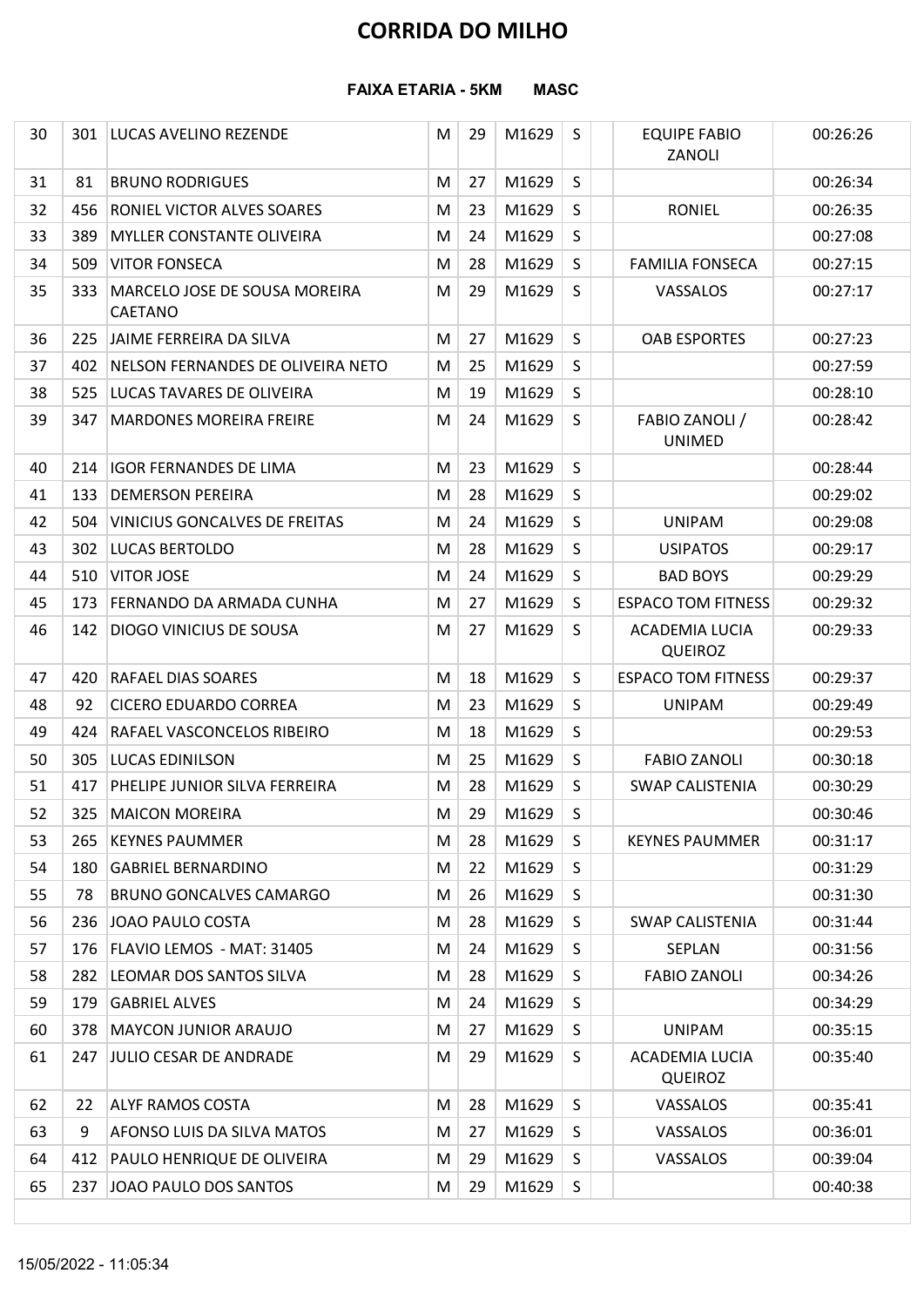#### FAIXA ETARIA - 5KM MASC

## MASCULINO DE 30 ATÉ 39 ANOS

|                |     | <b>FAIXA ETARIA - 5KM</b>              |                |             | <b>CORRIDA DO MILHO</b><br><b>MASC</b> |              |                                                |              |
|----------------|-----|----------------------------------------|----------------|-------------|----------------------------------------|--------------|------------------------------------------------|--------------|
|                |     | <b>MASCULINO DE 30 ATÉ 39 ANOS</b>     |                |             |                                        |              |                                                |              |
| Pos            |     | Num Atleta                             |                | Sx. Idd.    | Faixa                                  | F.E C.       | <b>Equipe</b>                                  | <b>Tempo</b> |
| $\mathbf{1}$   |     | 466 SEBASTIAO JOSE SANTOS ANDRE        | M <sub>1</sub> | 37          | M3039                                  | $\mathsf{S}$ | <b>BRUTOS DA SERRA DE</b><br><b>GUIMARANIA</b> | 00:18:12     |
| $\overline{2}$ | 203 | <b>HEBER SANTOS RIBEIRO</b>            | M              | 36          | M3039                                  | S            | <b>GENTIL GOULART</b>                          | 00:18:21     |
| 3              | 135 | <b>DIEGO FONSECA FERNANDES</b>         | М              | 34          | M3039                                  | S            | <b>VLSPORTS</b>                                | 00:18:49     |
| 4              | 526 | <b>PAULO HENRIQUE ARAUJO</b>           | M              | 31          | M3039                                  | S            |                                                | 00:20:13     |
| 5              | 487 | THIAGO DE ALMEIDA BRAGA                | M              | 37          | M3039                                  | S            | <b>NEW BIKE</b>                                | 00:20:31     |
| 6              | 538 | <b>TIAGO PIRES DE CAMARGOS</b>         | M              | 38          | M3039                                  | $\mathsf{S}$ | <b>MOTO MAIS</b>                               | 00:20:31     |
| $\overline{7}$ | 51  | <b>ANDERSON FERREIRA RIBEIRO</b>       | M              | 31          | M3039                                  | $\sf S$      | <b>LARISSA PIAU</b>                            | 00:20:32     |
| 8              |     | 312   LUCAS VINICIUS SILVA             | M              | 30          | M3039                                  | S            |                                                | 00:20:33     |
| 9              | 104 | <b>CLENIO GONCALVES MACHADO</b>        | M              | 38          | M3039                                  | S            |                                                | 00:20:42     |
| 10             | 517 | WARLEY CICERO DE LIMA                  | M              | 36          | M3039                                  | $\mathsf{S}$ | <b>WARLEY CICERO DE</b><br>LIMA                | 00:20:46     |
| 11             | 404 | NELSON VICTOR FERREIRA DA SILVA        | M              | 34          | M3039                                  | S            |                                                | 00:21:18     |
| 12             | 489 | <b>THIAGO RABELO</b>                   | M              | 37          | M3039                                  | S            | 4TRAIL                                         | 00:21:35     |
| 13             | 240 | JOSE CARVALHO JUNIOR                   | M              | 30          | M3039                                  | S            | <b>VL SPORTS</b>                               | 00:21:35     |
| 14             | 13  | <b>ALENCAR CHAGAS CAIXETA</b>          | M              | 39          | M3039                                  | S            | <b>SEM EQUIPE</b>                              | 00:21:52     |
| 15             | 5.  | <b>ADRIEL FONSECA</b>                  | M              | 31          | M3039                                  | S            |                                                | 00:22:17     |
| 16             | 120 | DARLAN PETERSON A ALVES                | M              | 38          | M3039                                  | S            |                                                | 00:22:32     |
| 17             | 453 | <b>ROGERIO BRAGA</b>                   | M              | 34          | M3039                                  | S            | <b>BRUTUS DA SERRA</b>                         | 00:22:48     |
| 18             | 308 | <b>LUCAS MARQUES DE OLIVEIRA</b>       | M              | 37          | M3039                                  | S            | <b>FABIO ZANOLI</b>                            | 00:23:00     |
| 19             | 228 | JEAN CARLOS MOREIRA CAETANO            | M              | 32          | M3039                                  | S            | VASSALOS                                       | 00:23:28     |
| 20             | 144 | <b>DOUGLAS BATISTA ALVES</b>           | M              | 38          | M3039                                  | S            | <b>CROSSFIT PATOS DE</b><br><b>MINAS</b>       | 00:23:50     |
| 21             | 143 | DOUGLAS APARECIDO FARIA GOMES          | М              | 34          | M3039                                  | S            |                                                | 00:23:52     |
| 22             | 304 | <b>LUCAS CONSTANTE</b>                 | M              | 31          | M3039                                  | S            | CONSTANTE                                      | 00:23:54     |
| 23             |     | 204 HEITOR LUIS AMORIM FONSECA         | M              | 31          | M3039                                  | S            |                                                | 00:24:35     |
| 24             | 137 | <b>DIEULEIGOR TOLENTINO DE LIMA</b>    | M              | 31          | M3039                                  | S            | <b>SWAP CALISTENIA</b>                         | 00:24:37     |
| 25             | 377 | <b>MAYCON DANTE</b>                    | M              | 37          | M3039                                  | S            |                                                | 00:25:22     |
| 26             | 490 | <b>TIAGO SATURNINO FERREIRA</b>        | M              | 33          | M3039                                  | S            | <b>UNIMED</b>                                  | 00:25:25     |
| 27             | 283 | <b>LEONARDO DE SA</b>                  | M              | 38          | M3039                                  | S            | <b>USIPATOS</b>                                | 00:25:28     |
| 28             |     | 544   MARCUS VINICIUS RODRIGUES        | M              | 31          | M3039                                  | S            |                                                | 00:25:36     |
| 29             |     | 140 DINO ARLEY                         | M              | 39          | M3039                                  | S            | FABIO ZANOLI /<br><b>UNIMED</b>                | 00:25:59     |
| 30             | 74  | <b>BRENO AUGUSTO DE SOUSA TEIXEIRA</b> | M              | 34          | M3039                                  | S            | <b>ASCOM</b>                                   | 00:26:33     |
| 31             |     | 303 LUCAS CAIXETA                      | M              | 37          | M3039                                  | S            | <b>KXETEX TEAM</b>                             | 00:26:39     |
| 32             |     | 151 EDSON MIGUEL LARINO DUARTE         | M              | 32          | M3039                                  | S            | VASSALOS                                       | 00:26:46     |
| 33             | 446 | <b>RODRIGO DONIZETE</b>                | M              | 36          | M3039                                  | S            | <b>RODRIGO</b>                                 | 00:26:51     |
| 34             |     | 113 DANIEL MIRANDA                     | M              |             | 35   M3039                             | $\sf S$      | P.O RUNNING                                    | 00:27:13     |
| 35             |     | 131   DEIVISSON BEZERRA DA MATA        |                | $M \mid 33$ | $M3039$ S                              |              |                                                | 00:27:19     |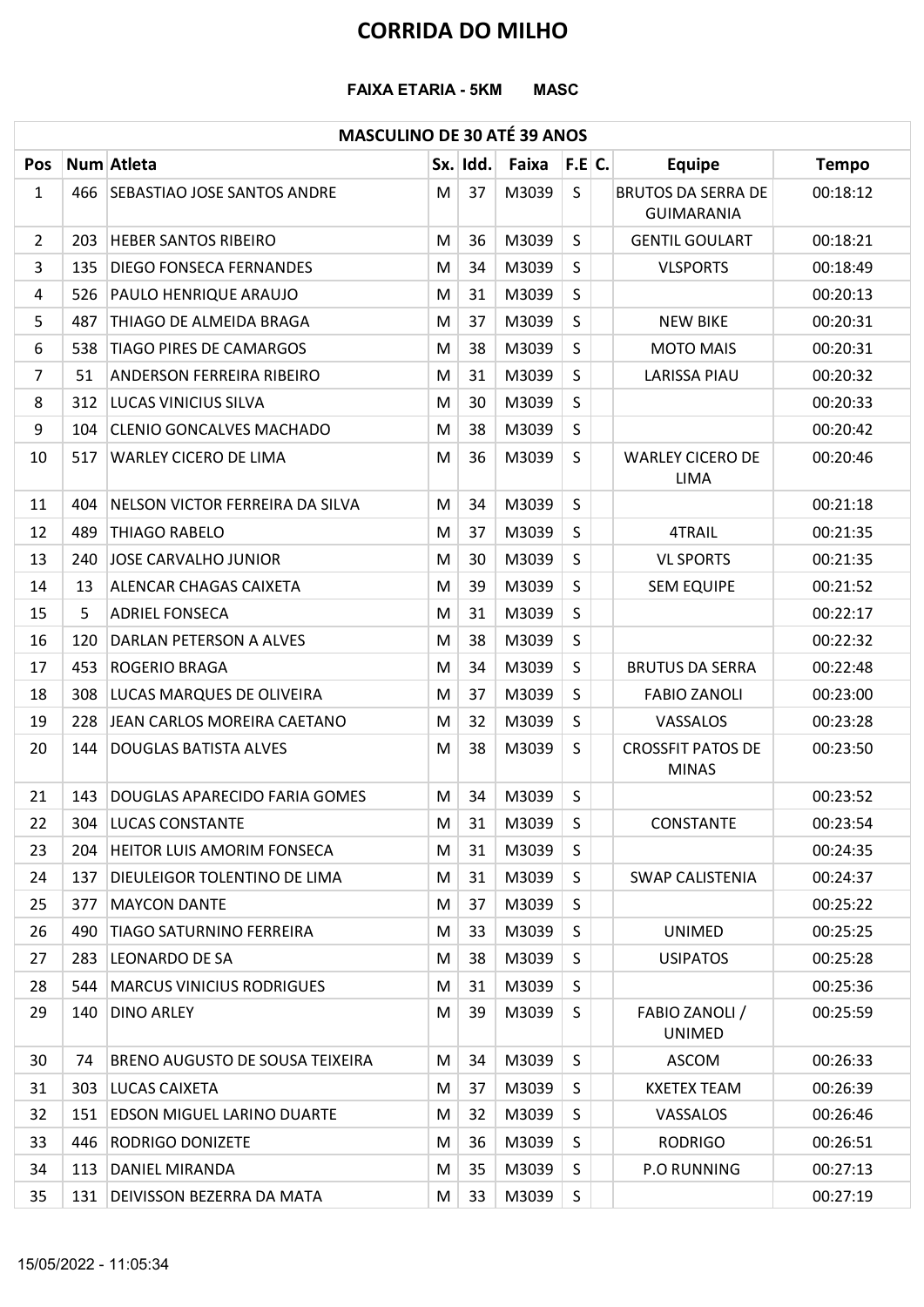|          |            | <b>FAIXA ETARIA - 5KM</b>                            |        |          | <b>MASC</b>    |                   |                                          |                      |
|----------|------------|------------------------------------------------------|--------|----------|----------------|-------------------|------------------------------------------|----------------------|
|          |            |                                                      |        |          |                |                   |                                          |                      |
| 36<br>37 | 223<br>215 | <b>IVER GONCALVES MEIRA</b><br><b>IGOR FREITAS</b>   | M<br>M | 34<br>32 | M3039<br>M3039 | $\mathsf{S}$<br>S | <b>ASSESSORIA EDER</b><br>CAMBRAIA       | 00:27:23<br>00:27:36 |
| 38       | 279        | LEANDRO BORGES DA SILVA                              | M      | 38       | M3039          | S                 | <b>FABIO ZANOLI</b>                      | 00:27:38             |
| 39       | 416        | PEDRO HENRIQUE SOARES FARIA ANDRADE                  | M      | 33       | M3039          | S                 |                                          | 00:28:35             |
| 40       | 114        | DANIEL OLIVEIRA MAGALHAES                            | M      | 38       | M3039          | $\mathsf S$       | <b>ELITE MULTISPORTS</b>                 | 00:28:43             |
| 41       |            | 254 JUNIO MOREIRA DA SILVA                           | M      | 35       | M3039          | S                 | ANA CLAUDIA /<br>UNIMED                  | 00:29:02             |
| 42       |            | 401 NELIO TOLENTINO RIBEIRO                          | М      | 35       | M3039          | S                 | NELIO TOLENTINO<br><b>RIBEIRO</b>        | 00:29:37             |
| 43       | 149        | <b>DURVAL FUKUDA</b>                                 | M      | 37       | M3039          | S                 | <b>BAU TEAM</b>                          | 00:29:41             |
| 44       | 437        | <b>RENATO SILVESTRE DOS SANTOS</b>                   | M      | 32       | M3039          | S                 |                                          | 00:29:46             |
| 45       |            | 379 MAYCON STHAEL ALVES GONTIJO                      | M      | 34       | M3039          | $\sf S$           | <b>FABIO ZANOLI</b>                      | 00:30:00             |
| 46       |            | 421 RAFAEL LAGARES FRANCO                            | M      | 32       | M3039          | S                 | <b>ESPACO TOM FITNESS</b>                | 00:30:11             |
| 47       | 19         | <b>ALTAMIR CORREA PERES</b>                          | M      | 37       | M3039          | S                 | <b>ALTAMIR CORREA</b><br><b>PERES</b>    | 00:30:14             |
| 48       |            | 263   KELVENY RABELO                                 | M      | 32       | M3039          | S                 |                                          | 00:30:19             |
| 49       | 423        | RAFAEL PAULO DE CASTRO SILVA                         | М      | 32       | M3039          | S                 |                                          | 00:30:21             |
| 50       | 503        | <b>VINICIUS DE MORAIS MACHADO</b>                    | М      | 37       | M3039          | S                 | <b>UNIPAM</b>                            | 00:30:42             |
| 51       | 61         | <b>ANTONIO ALVES DE SOUSA</b>                        | M      | 33       | M3039          | S                 | <b>FABIO ZANOLI</b>                      | 00:31:05             |
| 52       | 449        | <b>RODRIGO MATEUS BARBOSA</b>                        | M      | 38       | M3039          | S.                | <b>FLAVIO ARAO</b><br>ACESSORIA          | 00:31:21             |
| 53       | 110        | DANIEL BRUNO CORREA DUTRA                            | М      | 31       | M3039          | S                 | <b>ESPACO TOM FITNESS</b>                | 00:31:31             |
| 54       | 80         | <b>BRUNO PEREIRA</b>                                 | M      | 37       | M3039          | S.                | <b>ATIVA</b>                             | 00:32:11             |
| 55       |            | 212 IAGO LOPES                                       | M      | 30       | M3039          | S                 |                                          | 00:32:39             |
| 56       |            | 531 RODRIGO BRANT CAMPOS                             | M      | 30       | M3039          | S                 |                                          | 00:33:08             |
| 57       |            | 136   DIEGO NOGUEIRA DE SOUSA                        | M      | 33       | M3039          | S                 | <b>JOSC RCC</b>                          | 00:33:12             |
| 58       |            | 115 DANIEL ROSSI                                     | M      | 30       | M3039          | S                 |                                          | 00:33:23             |
| 59<br>60 |            | 439 RICARDO CAETANO DE ALMEIDA<br>171 FELIPE ANTONIO | M      | 39<br>33 | M3039<br>M3039 | S<br>S            | <b>OAB ESPORTES</b>                      | 00:33:38<br>00:34:00 |
| 61       |            | 170 FABRICIO LUCIO DE OLIVEIRA                       | M<br>M | 33       | M3039          | S                 | <b>CROSSFIT PATOS DE</b><br><b>MINAS</b> | 00:34:20             |
| 62       |            | 519   WELLINGTON CANDIDO EVANGELISTA                 | M      | 39       | M3039          | S                 | <b>ESPACO TOM FITNESS</b>                | 00:34:28             |
| 63       |            | 141 DIOGO MARTINS                                    | M      | 38       | M3039          | S.                | <b>CROSSFIT PATOS DE</b><br><b>MINAS</b> | 00:34:49             |
| 64       |            | 492 URIEL AUGUSTO GUIMARAES SANTOS                   | M      | 39       | M3039          | S                 | <b>FABIO ZANOLI</b>                      | 00:35:05             |
| 65       |            | 260 KATON OLIVEIRA SANTOS FARIA                      | M      | 30       | M3039          | S                 | IT                                       | 00:35:37             |
| 66       | 10         | <b>AFONSO MACHADO COELHO</b>                         | М      | 37       | M3039          | S                 | <b>OAB ESPORTES</b>                      | 00:36:03             |
| 67       |            | 281 LEO NAKAO SASAKI                                 | M      | 35       | M3039          | S                 | VASSALOS                                 | 00:36:04             |
| 68       |            | 148 DOUGLAS RODRIGUES DA COSTA                       | M      | 34       | $M3039$ S      |                   | <b>FABIO ZANOLI</b>                      | 00:36:37             |
| 69       |            | 451 RODRIGO OLIVEIRA                                 | M      | 38       | M3039          | S                 |                                          | 00:37:39             |
| 70       |            | 146 DOUGLAS DONIZETE                                 | M      | 31       | M3039          | S                 |                                          | 00:38:41             |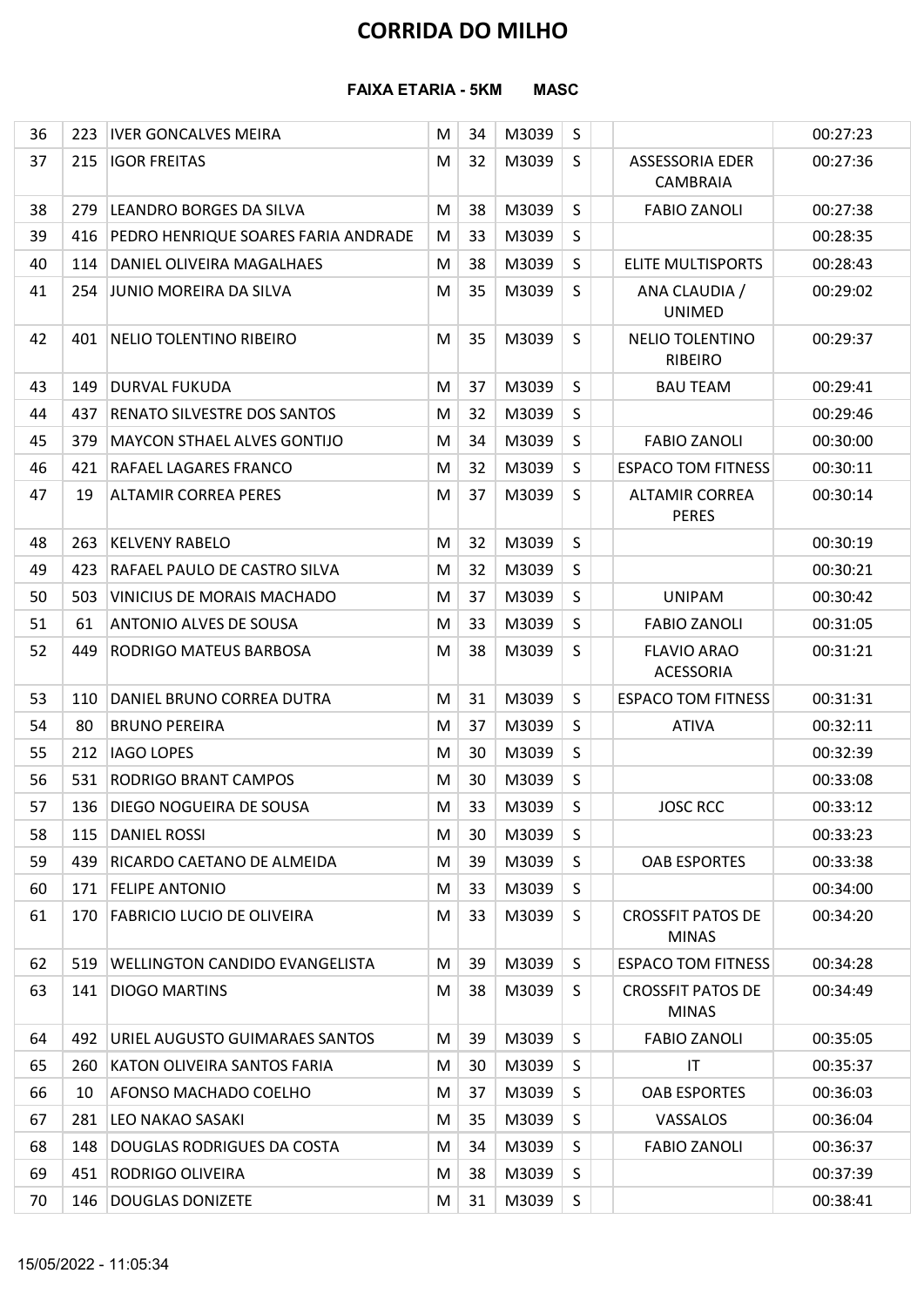|     |     | <b>CORRIDA DO MILHO</b>            |   |          |             |              |                           |              |
|-----|-----|------------------------------------|---|----------|-------------|--------------|---------------------------|--------------|
|     |     | <b>FAIXA ETARIA - 5KM</b>          |   |          | <b>MASC</b> |              |                           |              |
|     |     |                                    |   |          |             |              |                           |              |
| 71  | 532 | LEO OLIVEIRA DE MENDONCA           | M | 37       | M3039       | S            |                           | 00:40:41     |
| 72  | 70  | <b>BALTAZAR JOAO VIEIRA</b>        | M | 37       | M3039       | $\mathsf{S}$ | <b>ESPACO TOM FITNESS</b> | 00:44:13     |
| 73  | 426 | RAMMON FERREIRA BRAGA              | M | 36       | M3039       | $\sf S$      |                           | 00:44:33     |
| 74  | 200 | <b>GUILHERME KOLTUNIK FRANCA</b>   | M | 34       | M3039       | $\sf S$      | VASSALOS                  | 00:59:14     |
|     |     |                                    |   |          |             |              |                           |              |
|     |     | <b>MASCULINO DE 40 ATÉ 49 ANOS</b> |   |          |             |              |                           |              |
| Pos |     | Num Atleta                         |   | Sx. Idd. | Faixa       | F.E.C.       | <b>Equipe</b>             | <b>Tempo</b> |

|                |     | <b>FAIXA ETARIA - 5KM</b>           |   |          | <b>MASC</b>    |              |                                                       |                          |
|----------------|-----|-------------------------------------|---|----------|----------------|--------------|-------------------------------------------------------|--------------------------|
| 71             |     | 532 LEO OLIVEIRA DE MENDONCA        | M | 37       | M3039          | S            |                                                       | 00:40:41                 |
| 72             | 70  | <b>BALTAZAR JOAO VIEIRA</b>         | M | 37       | M3039          | S            | <b>ESPACO TOM FITNESS</b>                             | 00:44:13                 |
| 73             | 426 | RAMMON FERREIRA BRAGA               | M | 36       | M3039          | S            |                                                       | 00:44:33                 |
| 74             |     | 200 GUILHERME KOLTUNIK FRANCA       | M | 34       | M3039          | S            | VASSALOS                                              | 00:59:14                 |
|                |     |                                     |   |          |                |              |                                                       |                          |
|                |     | <b>MASCULINO DE 40 ATÉ 49 ANOS</b>  |   |          |                |              |                                                       |                          |
| <b>Pos</b>     |     | Num Atleta<br>162 ELCIO DE SOUZA    |   | Sx. Idd. | Faixa<br>M4049 | F.E.C.<br>S  | <b>Equipe</b><br><b>GENTIL GOULART</b>                | <b>Tempo</b><br>00:18:36 |
| $\mathbf{1}$   |     |                                     | M | 44       |                |              | <b>JUNIOR</b>                                         |                          |
| $\overline{2}$ |     | 250 JULIO FONSECA                   | M | 46       | M4049          | <sub>S</sub> | <b>JULIO CESAR</b><br><b>FONSECA</b>                  | 00:18:53                 |
| 3              | 523 | <b>SERGIO CAIXETA NUNES</b>         | M | 47       | M4049          | S            |                                                       | 00:19:44                 |
| 4              | 493 | <b>VALDUI RIBEIRO</b>               | M | 44       | M4049          | S            |                                                       | 00:19:55                 |
| 5              | 99  | <b>CLAUDIO ALVES PEREIRA</b>        | M | 41       | M4049          | S            | <b>CLAUDINHO</b>                                      | 00:21:25                 |
| 6              | 468 | <b>SERGIO DA PEREIRA</b>            | M | 46       | M4049          | S            | SERGIO DA SILVA<br>PEREIRA                            | 00:21:49                 |
| 7              | 188 | <b>GEOVANE SOARES DA SILVA</b>      | M | 40       | M4049          | S            | <b>FABIO ZANOLI</b>                                   | 00:21:56                 |
| 8              |     | 175 FLAVIO ANDRE MARTINS ROCHA      | M | 45       | M4049          | S            | <b>UNIMED</b>                                         | 00:22:03                 |
| 9              |     | 470 SIDNEI APARECIDO ROSA           | M | 46       | M4049          | $\sf S$      | <b>COMBATENTES DO</b><br>CERRADO                      | 00:22:09                 |
| 10             |     | 109 DALISSON DIAS                   | M | 46       | M4049          | S            |                                                       | 00:23:41                 |
| 11             |     | 321 LUIZ ANDRE                      | M | 41       | M4049          | S            |                                                       | 00:23:43                 |
| 12             |     | 139 DILVO JOSE PEREIRA              | M | 42       | M4049          | S            | LIMITE TEAM                                           | 00:23:45                 |
| 13             |     | 413   PAULO LUIZ DA SILVA           | M | 43       | M4049          | S            | <b>FABIO ZANOLI</b>                                   | 00:24:05                 |
| 14             |     | 372 MATHEUS GOMES                   | M | 41       | M4049          | S            | MATHEUS DE SOUZA<br><b>GOMES</b>                      | 00:24:34                 |
| 15             |     | 248 JULIO CESAR DIAS                | M | 44       | M4049          | S            | <b>FABIO ZANOLI</b>                                   | 00:24:43                 |
| 16             |     | 469 SERGIO LUIS NUNES               | M | 42       | M4049          | S.           |                                                       | 00:25:24                 |
| 17             | 191 | <b>GILBER REGINALDO DA MOTA</b>     | M | 43       | M4049          | S            | <b>CROSSFIT PATOS DE</b><br><b>MINAS</b>              | 00:25:29                 |
| 18             |     | 222 ISMAEL ARVELOS                  | M | 40       | M4049          | S            |                                                       | 00:25:29                 |
| 19             | 157 | <b>EDVAR MARQUES DA COSTA</b>       | M | 46       | M4049          | S            | <b>FABIO ZANOLI</b>                                   | 00:25:30                 |
| 20             |     | 230 JEOVANE CAIXETA DA SILVA        | M | 41       | M4049          | S            | <b>VEMCORRERCOMIGO</b>                                | 00:25:35                 |
| 21             | 209 | <b>HEVERTON CANTO RESENDE</b>       | M | 43       | M4049          | <sub>S</sub> | VIGOR - CENTRO DE<br>CONDICIONAMENTO<br><b>FISICO</b> | 00:26:15                 |
| 22             |     | 153 EDUARDO CRISTINO DA SILVA       | M | 42       | M4049          | S            | ACADEMIA LUCIA<br><b>QUEIROZ</b>                      | 00:27:07                 |
| 23             |     | 436 RENATO REIS                     | M | 43       | M4049          | S            | <b>EQUIPE VERANO</b>                                  | 00:27:12                 |
| 24             |     | 454 RON ELY CALDEIRA LOPES DA SILVA | M | 45       | M4049          | S            |                                                       | 00:27:32                 |
| 25             | 57  | ANDRE LUIZ RODRIGUES PEREIRA        | M | 48       | M4049          | S            | <b>EQUIPE</b><br>#COELHAONASAOSIL<br>VESTRE#          | 00:27:35                 |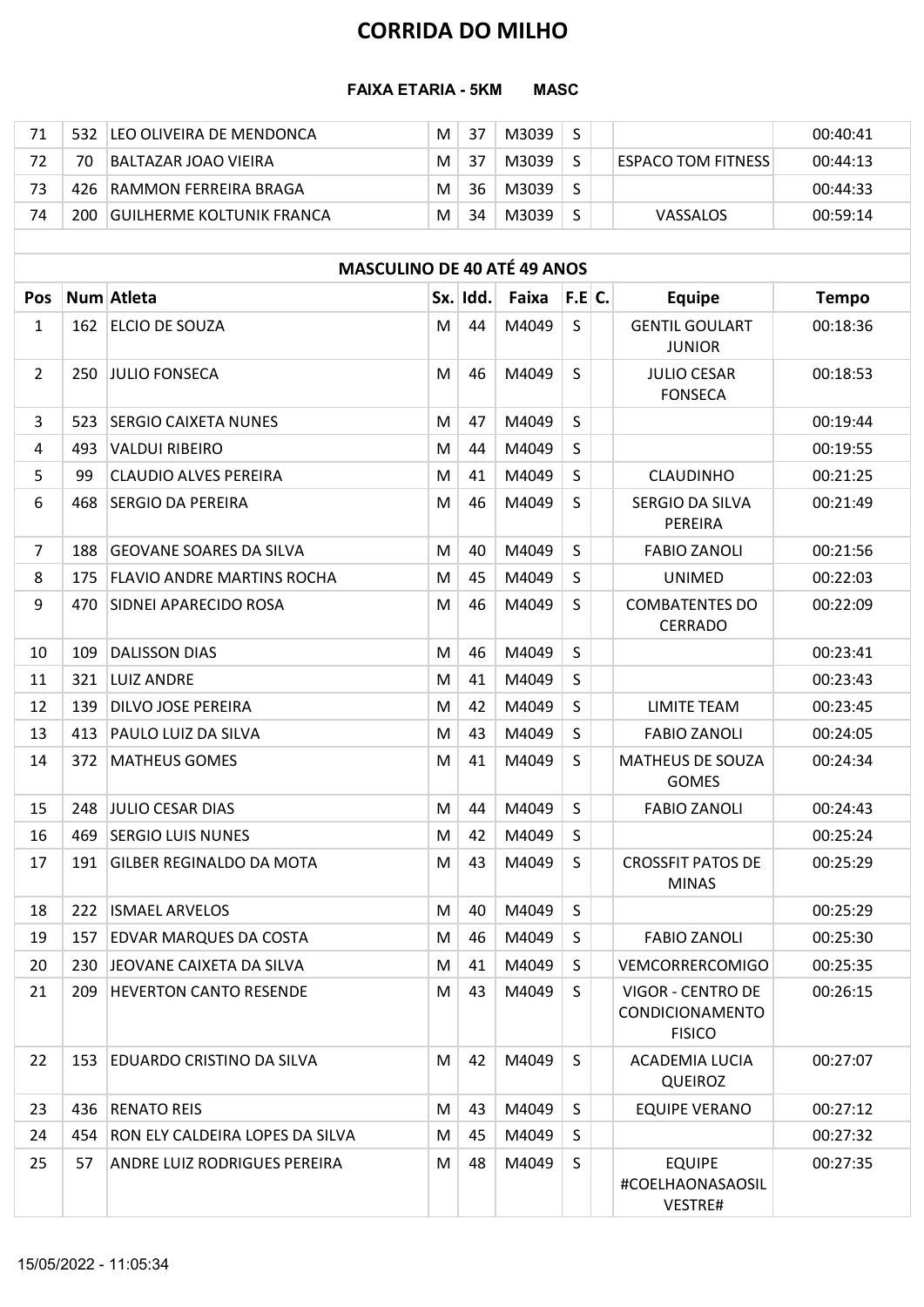#### FAIXA ETARIA - 5KM MASC

|                |                                    | <b>CORRIDA DO MILHO</b>                                   |   |          |                  |              |                                                           |              |  |  |  |  |  |  |
|----------------|------------------------------------|-----------------------------------------------------------|---|----------|------------------|--------------|-----------------------------------------------------------|--------------|--|--|--|--|--|--|
|                |                                    | <b>FAIXA ETARIA - 5KM</b>                                 |   |          | <b>MASC</b>      |              |                                                           |              |  |  |  |  |  |  |
| 26             | 433                                | <b>REGINALDO NATIL</b>                                    | M | 44       | M4049            | S            | REGINALDO DE<br>SOUZA NATIL                               | 00:28:17     |  |  |  |  |  |  |
| 27             |                                    | 285 LEONARDO JOSE BATISTA                                 | M | 46       | M4049            | S            | UNIMED                                                    | 00:29:57     |  |  |  |  |  |  |
| 28             |                                    | 440 RICARDO COELHO                                        | М | 43       | M4049            | S            | RICARDO NOGUEIRA<br><b>COELHO</b>                         | 00:30:41     |  |  |  |  |  |  |
| 29             |                                    | 422 RAFAEL MARTINS                                        | M | 40       | M4049            | S            |                                                           | 00:30:48     |  |  |  |  |  |  |
| 30             |                                    | 198 GUILHERME CAIXETA MACEDO                              | M | 45       | M4049            | S            | <b>FABIO ZANOLI</b>                                       | 00:31:43     |  |  |  |  |  |  |
| 31             |                                    | 411 PAULO CESAR AUGUSTO DE OLIVEIRA<br>RIBEIRO            | M | 41       | M4049            | S            | <b>CROSSFIT PATOS DE</b><br><b>MINAS</b>                  | 00:32:37     |  |  |  |  |  |  |
| 32             |                                    | 243 JUAREZ MUNDIM RIBEIRO                                 | М | 44       | M4049            | S.           | FABIO ZANOLI /<br><b>UNIMED</b>                           | 00:32:45     |  |  |  |  |  |  |
| 33             |                                    | 452 ROGERIO ALMEIDA DE VASCONCELOS                        | M | 47       | M4049            | S.           | <b>FABIO ZANOLI</b>                                       | 00:32:50     |  |  |  |  |  |  |
| 34             |                                    | 536 PAULO HENRIQUE MOREIRA                                | М | 44       | M4049            | S            |                                                           | 00:33:06     |  |  |  |  |  |  |
| 35             |                                    | 167 FABIANO LUIS GASPARONI                                | M | 42       | M4049            | S.           | <b>FABIANO LUIS</b><br><b>BARBOSA</b><br><b>GASPARONI</b> | 00:33:35     |  |  |  |  |  |  |
| 36             |                                    | 155 EDUARDO PEREIRA SILVA                                 | M | 42       | M4049            | S            | ANA CLAUDIA /<br><b>UNIMED</b>                            | 00:34:26     |  |  |  |  |  |  |
| 37             |                                    | 291 LINDOMAR LAZARO DE SOUZA RODRIGUES<br><b>PINHEIRO</b> | M | 46       | M4049            | S            |                                                           | 00:35:17     |  |  |  |  |  |  |
| 38             | 187                                | <b>GEOVANE NOGUEIRA COELHO</b>                            | M | 46       | M4049            | <sub>S</sub> | <b>UNIMED</b>                                             | 00:35:18     |  |  |  |  |  |  |
| 39             | 56                                 | <b>ANDRE LUIZ FERREIRA</b>                                | M | 49       | M4049            | S            | ACADEMIA LUCIA<br><b>QUEIROZ</b>                          | 00:36:27     |  |  |  |  |  |  |
| 40             | 1                                  | ABELARDO MEDEIRO MOTA                                     | M | 49       | M4049            | S            | <b>OAB ESPORTES</b>                                       | 00:36:41     |  |  |  |  |  |  |
| 41             |                                    | 196 GLEIS JOSE PEREIRA                                    | M | 47       | M4049            | S            | PEREIRA SPORTS                                            | 00:37:14     |  |  |  |  |  |  |
| 42             | 448                                | RODRIGO LUIZ DA SILVA VERSIANI                            | M | 46       | M4049            | S            | <b>OAB ESPORTES</b>                                       | 00:43:10     |  |  |  |  |  |  |
| 43             |                                    | 471 SIDNEY CAETANO CLAUDINO BARBOSA                       | M | 45       | M4049            | S            | <b>DITRASA</b>                                            | 00:50:40     |  |  |  |  |  |  |
|                | <b>MASCULINO DE 50 ATÉ 59 ANOS</b> |                                                           |   |          |                  |              |                                                           |              |  |  |  |  |  |  |
| Pos            |                                    | Num Atleta                                                |   | Sx. Idd. | Faixa $ F.E C$ . |              | <b>Equipe</b>                                             | <b>Tempo</b> |  |  |  |  |  |  |
| 1              | 297                                | LOURIVAL PEREIRA DA COSTA                                 | M | 52       | M5059            | S            | CORSARAH                                                  | 00:20:36     |  |  |  |  |  |  |
| $\overline{2}$ |                                    | 342 MARCOS ANTONIO RODRIGUES                              | M | 51       | M5059            | S            |                                                           | 00:23:08     |  |  |  |  |  |  |
| 3              | 63                                 | ANTONIO CELSO DE MELO                                     | M | 53       | M5059            | S            | RESULTADOFINAL                                            | 00:24:18     |  |  |  |  |  |  |
| 4              |                                    | 520 WELLINGTON SOUZA                                      | M | 57       | M5059            | S            | <b>RUNNERS 3 MARIAS</b>                                   | 00:24:35     |  |  |  |  |  |  |
| 5              | 415                                | <b>PAULO SERGIO XAVIER</b>                                | M | 56       | M5059            | S            | PLANETA UNIFORMES                                         | 00:24:58     |  |  |  |  |  |  |
| 6              | 284                                | LEONARDO GONTIJO                                          | M | 50       | M5059            | S            | LUCIANA OU LORENA                                         | 00:25:10     |  |  |  |  |  |  |
|                |                                    | 238 JOAQUIM EDUARDO                                       | M | 53       | M5059            | $\mathsf{S}$ |                                                           | 00:25:57     |  |  |  |  |  |  |

## MASCULINO DE 50 ATÉ 59 ANOS

| M4049<br><b>GEOVANE NOGUEIRA COELHO</b><br>46<br>S<br><b>UNIMED</b><br>00:35:18<br>38<br>187<br>M<br>M4049<br>39<br>49<br>S.<br>00:36:27<br><b>ANDRE LUIZ FERREIRA</b><br>M<br>ACADEMIA LUCIA<br>56<br><b>QUEIROZ</b><br>M4049<br>40<br>ABELARDO MEDEIRO MOTA<br>49<br>S.<br><b>OAB ESPORTES</b><br>00:36:41<br>M<br>$\mathbf{1}$<br>M4049<br>47<br>S<br>196<br><b>GLEIS JOSE PEREIRA</b><br>PEREIRA SPORTS<br>00:37:14<br>41<br>M<br>46<br>M4049<br>448 RODRIGO LUIZ DA SILVA VERSIANI<br>S<br>00:43:10<br>42<br>M<br><b>OAB ESPORTES</b><br>M4049<br>S<br>00:50:40<br>43<br>471 SIDNEY CAETANO CLAUDINO BARBOSA<br>45<br><b>DITRASA</b><br>M<br><b>MASCULINO DE 50 ATÉ 59 ANOS</b><br>Num Atleta<br>Sx. Idd.<br>Faixa<br>F.E.C.<br>Tempo<br><b>Equipe</b><br>Pos<br>52<br>M5059<br>297<br>LOURIVAL PEREIRA DA COSTA<br>S.<br>00:20:36<br><b>CORSARAH</b><br>1<br>M<br>M5059<br>S<br>342 MARCOS ANTONIO RODRIGUES<br>51<br>$\mathbf{2}$<br>M<br>00:23:08<br>53<br>M5059<br>S<br>3<br>RESULTADOFINAL<br>00:24:18<br><b>ANTONIO CELSO DE MELO</b><br>63<br>M<br>57<br>M5059<br>S<br>520 WELLINGTON SOUZA<br><b>RUNNERS 3 MARIAS</b><br>00:24:35<br>4<br>M<br>M5059<br>5<br>56<br>S<br><b>PAULO SERGIO XAVIER</b><br>00:24:58<br>415<br>M<br>PLANETA UNIFORMES<br>M5059<br>6<br>LEONARDO GONTIJO<br>50<br>S.<br>00:25:10<br>284<br>LUCIANA OU LORENA<br>M<br>M5059<br>S<br>JOAQUIM EDUARDO<br>53<br>00:25:57<br>238<br>7<br>M<br>8<br>52<br>M5059<br>FABIO ZANOLI /<br>156 EDUARDO WATANABE CASTANHEIRA<br>S<br>00:25:58<br>M<br><b>UNIMED</b><br>M5059<br>S<br>9<br>266   LAERT JACINTO DE DEUS<br>54<br>00:26:18<br>M<br>M5059<br>52<br>S<br>10<br><b>ROBERTO JOSE VAZ</b><br>00:27:27<br>445<br>M<br>$\sf S$<br>M5059<br>00:27:47<br>518 WASHINGTON SANTANA DA SILVA<br>M<br>51<br>11<br>15/05/2022 - 11:05:34 |  | <b>PINHEIRO</b> |  |  |  |  |
|-----------------------------------------------------------------------------------------------------------------------------------------------------------------------------------------------------------------------------------------------------------------------------------------------------------------------------------------------------------------------------------------------------------------------------------------------------------------------------------------------------------------------------------------------------------------------------------------------------------------------------------------------------------------------------------------------------------------------------------------------------------------------------------------------------------------------------------------------------------------------------------------------------------------------------------------------------------------------------------------------------------------------------------------------------------------------------------------------------------------------------------------------------------------------------------------------------------------------------------------------------------------------------------------------------------------------------------------------------------------------------------------------------------------------------------------------------------------------------------------------------------------------------------------------------------------------------------------------------------------------------------------------------------------------------------------------------------------------------------------------------------------------------------------------------------------|--|-----------------|--|--|--|--|
|                                                                                                                                                                                                                                                                                                                                                                                                                                                                                                                                                                                                                                                                                                                                                                                                                                                                                                                                                                                                                                                                                                                                                                                                                                                                                                                                                                                                                                                                                                                                                                                                                                                                                                                                                                                                                 |  |                 |  |  |  |  |
|                                                                                                                                                                                                                                                                                                                                                                                                                                                                                                                                                                                                                                                                                                                                                                                                                                                                                                                                                                                                                                                                                                                                                                                                                                                                                                                                                                                                                                                                                                                                                                                                                                                                                                                                                                                                                 |  |                 |  |  |  |  |
|                                                                                                                                                                                                                                                                                                                                                                                                                                                                                                                                                                                                                                                                                                                                                                                                                                                                                                                                                                                                                                                                                                                                                                                                                                                                                                                                                                                                                                                                                                                                                                                                                                                                                                                                                                                                                 |  |                 |  |  |  |  |
|                                                                                                                                                                                                                                                                                                                                                                                                                                                                                                                                                                                                                                                                                                                                                                                                                                                                                                                                                                                                                                                                                                                                                                                                                                                                                                                                                                                                                                                                                                                                                                                                                                                                                                                                                                                                                 |  |                 |  |  |  |  |
|                                                                                                                                                                                                                                                                                                                                                                                                                                                                                                                                                                                                                                                                                                                                                                                                                                                                                                                                                                                                                                                                                                                                                                                                                                                                                                                                                                                                                                                                                                                                                                                                                                                                                                                                                                                                                 |  |                 |  |  |  |  |
|                                                                                                                                                                                                                                                                                                                                                                                                                                                                                                                                                                                                                                                                                                                                                                                                                                                                                                                                                                                                                                                                                                                                                                                                                                                                                                                                                                                                                                                                                                                                                                                                                                                                                                                                                                                                                 |  |                 |  |  |  |  |
|                                                                                                                                                                                                                                                                                                                                                                                                                                                                                                                                                                                                                                                                                                                                                                                                                                                                                                                                                                                                                                                                                                                                                                                                                                                                                                                                                                                                                                                                                                                                                                                                                                                                                                                                                                                                                 |  |                 |  |  |  |  |
|                                                                                                                                                                                                                                                                                                                                                                                                                                                                                                                                                                                                                                                                                                                                                                                                                                                                                                                                                                                                                                                                                                                                                                                                                                                                                                                                                                                                                                                                                                                                                                                                                                                                                                                                                                                                                 |  |                 |  |  |  |  |
|                                                                                                                                                                                                                                                                                                                                                                                                                                                                                                                                                                                                                                                                                                                                                                                                                                                                                                                                                                                                                                                                                                                                                                                                                                                                                                                                                                                                                                                                                                                                                                                                                                                                                                                                                                                                                 |  |                 |  |  |  |  |
|                                                                                                                                                                                                                                                                                                                                                                                                                                                                                                                                                                                                                                                                                                                                                                                                                                                                                                                                                                                                                                                                                                                                                                                                                                                                                                                                                                                                                                                                                                                                                                                                                                                                                                                                                                                                                 |  |                 |  |  |  |  |
|                                                                                                                                                                                                                                                                                                                                                                                                                                                                                                                                                                                                                                                                                                                                                                                                                                                                                                                                                                                                                                                                                                                                                                                                                                                                                                                                                                                                                                                                                                                                                                                                                                                                                                                                                                                                                 |  |                 |  |  |  |  |
|                                                                                                                                                                                                                                                                                                                                                                                                                                                                                                                                                                                                                                                                                                                                                                                                                                                                                                                                                                                                                                                                                                                                                                                                                                                                                                                                                                                                                                                                                                                                                                                                                                                                                                                                                                                                                 |  |                 |  |  |  |  |
|                                                                                                                                                                                                                                                                                                                                                                                                                                                                                                                                                                                                                                                                                                                                                                                                                                                                                                                                                                                                                                                                                                                                                                                                                                                                                                                                                                                                                                                                                                                                                                                                                                                                                                                                                                                                                 |  |                 |  |  |  |  |
|                                                                                                                                                                                                                                                                                                                                                                                                                                                                                                                                                                                                                                                                                                                                                                                                                                                                                                                                                                                                                                                                                                                                                                                                                                                                                                                                                                                                                                                                                                                                                                                                                                                                                                                                                                                                                 |  |                 |  |  |  |  |
|                                                                                                                                                                                                                                                                                                                                                                                                                                                                                                                                                                                                                                                                                                                                                                                                                                                                                                                                                                                                                                                                                                                                                                                                                                                                                                                                                                                                                                                                                                                                                                                                                                                                                                                                                                                                                 |  |                 |  |  |  |  |
|                                                                                                                                                                                                                                                                                                                                                                                                                                                                                                                                                                                                                                                                                                                                                                                                                                                                                                                                                                                                                                                                                                                                                                                                                                                                                                                                                                                                                                                                                                                                                                                                                                                                                                                                                                                                                 |  |                 |  |  |  |  |
|                                                                                                                                                                                                                                                                                                                                                                                                                                                                                                                                                                                                                                                                                                                                                                                                                                                                                                                                                                                                                                                                                                                                                                                                                                                                                                                                                                                                                                                                                                                                                                                                                                                                                                                                                                                                                 |  |                 |  |  |  |  |
|                                                                                                                                                                                                                                                                                                                                                                                                                                                                                                                                                                                                                                                                                                                                                                                                                                                                                                                                                                                                                                                                                                                                                                                                                                                                                                                                                                                                                                                                                                                                                                                                                                                                                                                                                                                                                 |  |                 |  |  |  |  |
|                                                                                                                                                                                                                                                                                                                                                                                                                                                                                                                                                                                                                                                                                                                                                                                                                                                                                                                                                                                                                                                                                                                                                                                                                                                                                                                                                                                                                                                                                                                                                                                                                                                                                                                                                                                                                 |  |                 |  |  |  |  |
|                                                                                                                                                                                                                                                                                                                                                                                                                                                                                                                                                                                                                                                                                                                                                                                                                                                                                                                                                                                                                                                                                                                                                                                                                                                                                                                                                                                                                                                                                                                                                                                                                                                                                                                                                                                                                 |  |                 |  |  |  |  |
|                                                                                                                                                                                                                                                                                                                                                                                                                                                                                                                                                                                                                                                                                                                                                                                                                                                                                                                                                                                                                                                                                                                                                                                                                                                                                                                                                                                                                                                                                                                                                                                                                                                                                                                                                                                                                 |  |                 |  |  |  |  |